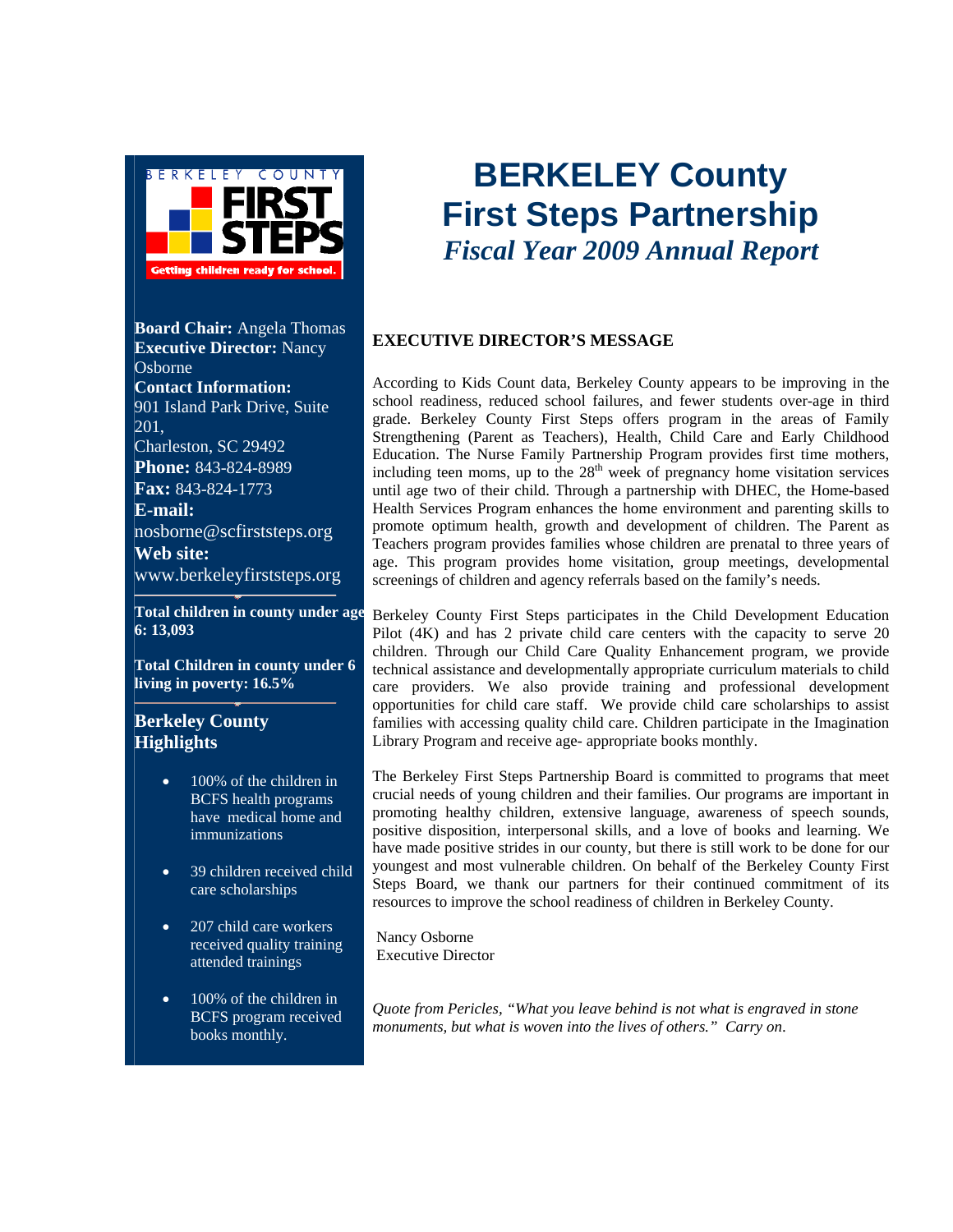## **First Steps to School Readiness Strategy Areas**

*The First Steps initiative approaches children's school readiness needs in five ways:* 

**Family Strengthening:** A parent is a child's first and best teacher. First Steps works to help parents become the best parents they can be. First Steps also helps parents further their own education.

**Healthy Start:** Children's development and ability to learn are profoundly impacted by their health in the earliest years. First Steps works to help families understand children's health needs through education and screenings while also working to help them access needed health services.

**Quality Child Care:** Quality child care provides immediate and long-term learning benefits for children. First Steps works to expand the availability of quality child-care to families and to enhance the level of quality in existing child-care environments.

**Early Education:** Research shows that children who participate in high-quality preschool classes are more likely to start school ready to learn, as well as be more successful later in life. First Steps works to expand high-quality 3-year-old and 4-yearold kindergarten opportunities in public and private settings.

**School Transition:** The transition into kindergarten is a critical time that sets the tone for children's perspectives about the school years, as well their parents' perspectives. Making a strong initial connection between school and home -- and supporting both parents and students during this transition time -- has been shown to impact students' later school success and parents' later involvement during the school year

# **2008-09 County Partnership Programs by Strategy**

## **FAMILY STRENGTHENING**

#### **PARENTS AS TEACHERS (PAT)**

**Program Description:** PAT services are provided to families whose children are prenatal to three years of age. These children are more likely to experience significant school readiness problems because of family literacy and education, lack of parenting skills, and other barriers for successful social, emotional and health development. Parent educators provide home visitation, group meetings, developmental screenings of children and agency referrals based on the family's needs. The parent educators encourage learning and play through the Born to Learn Curriculum. Promoting a positive parent child relationship and improving parenting skills have a direct effect on a child's school readiness. PAT encourages learning, managing challenging behavior, and promotes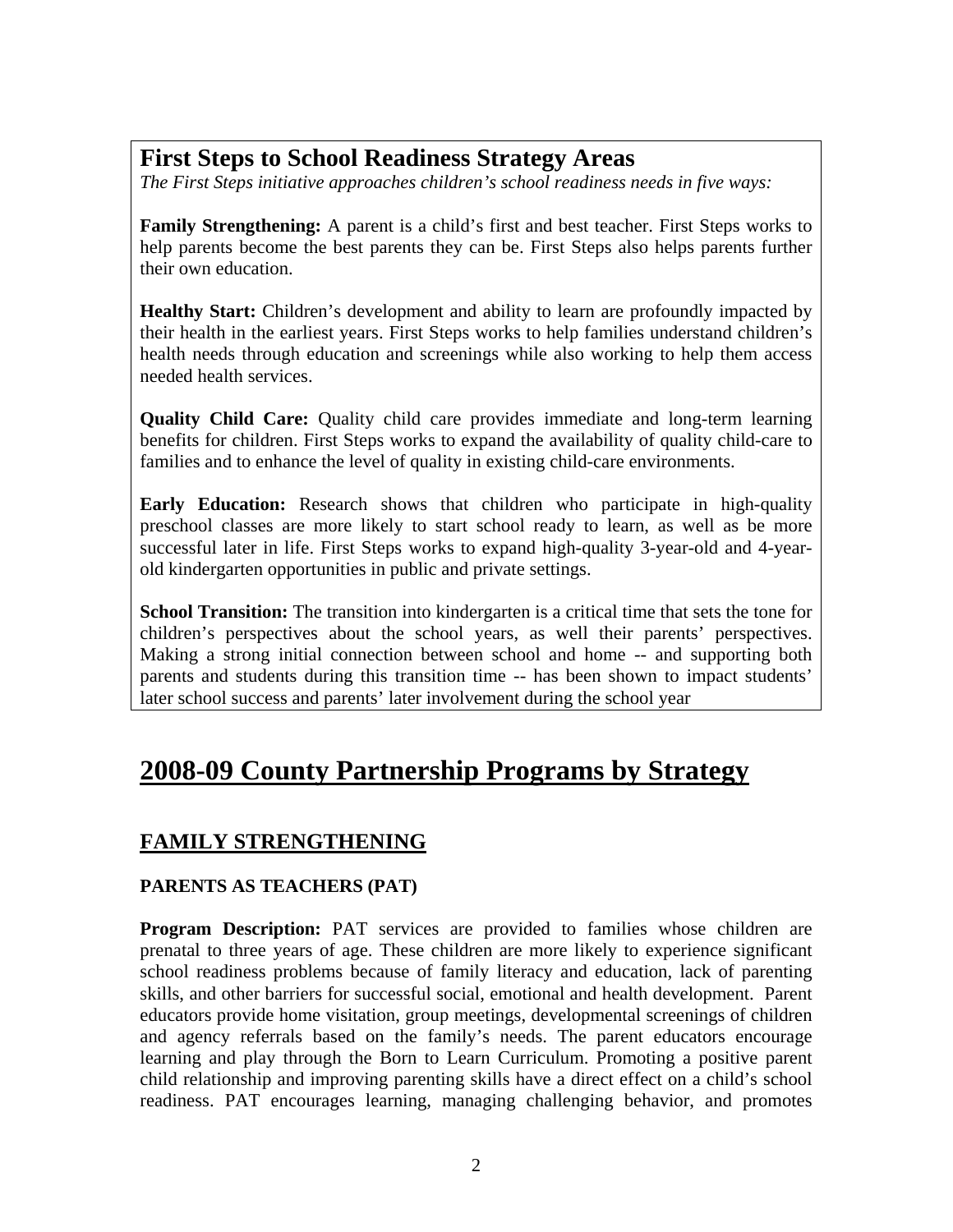positive parent-child relationships; therefore, improving parenting skills and ultimately, school readiness.

#### **Program Results:**

- Served176 families
- 11% improvement of parents interacting while reading to their children.
- 2,456 home visits were conducted by parent educators
- 1,302 books were distributed to children
- 100% of the children participate in the Imagination Literacy Program
- Conducted 71 parent groups
- Served 402 Hispanic families.
- 82% of the families served had multiple priority risk factors.
- Completed 145 health screenings

#### **DOLLY PARTON IMAGINATION LIBRARY**

**Program Description**: Dolly Parton's Imagination Library is a literacy program that enrolls children from birth to five years of age. Each child receives monthly a personalized age appropriate book in the mail. Imagination Library promotes a love of reading and learning. Bonding with the child, pointing to pictures in a book and turning pages are all part of the process of learning to read. Because we incorporate these books into other programs, the parent understands the value of reading and develops skills for encouraging their children to read. Even siblings benefit from program.

#### **Program Results:**

- Served 495 children
- Increased parents interacting with children through reading

## **HEALTHY START**

#### **DHEC Home-Based Health Services**

**Program Description:** Berkeley County First Steps is one of the few counties that provide a home health visitation program. We are also partnering with DHEC to provide the Family Nurse Partnership Program. Because of the alarming low birth weight rate, a lack of adequate pre-natal care, and the number of teen pregnancies in the county, programs with the medical component are crucial. The program enhances the newborn DHEC Home Visit by providing more than the initial visit, if the families are "at high risk". The RN's visit the families at least once a month and enhance the home environment and parenting skills to promote optimum health, growth and development of the child. They perform physical assessments for the baby and mother, link the family to a medical home and help them navigate the system. The RN's makes referrals when risks are identified and ensures the child receives appropriate immunizations.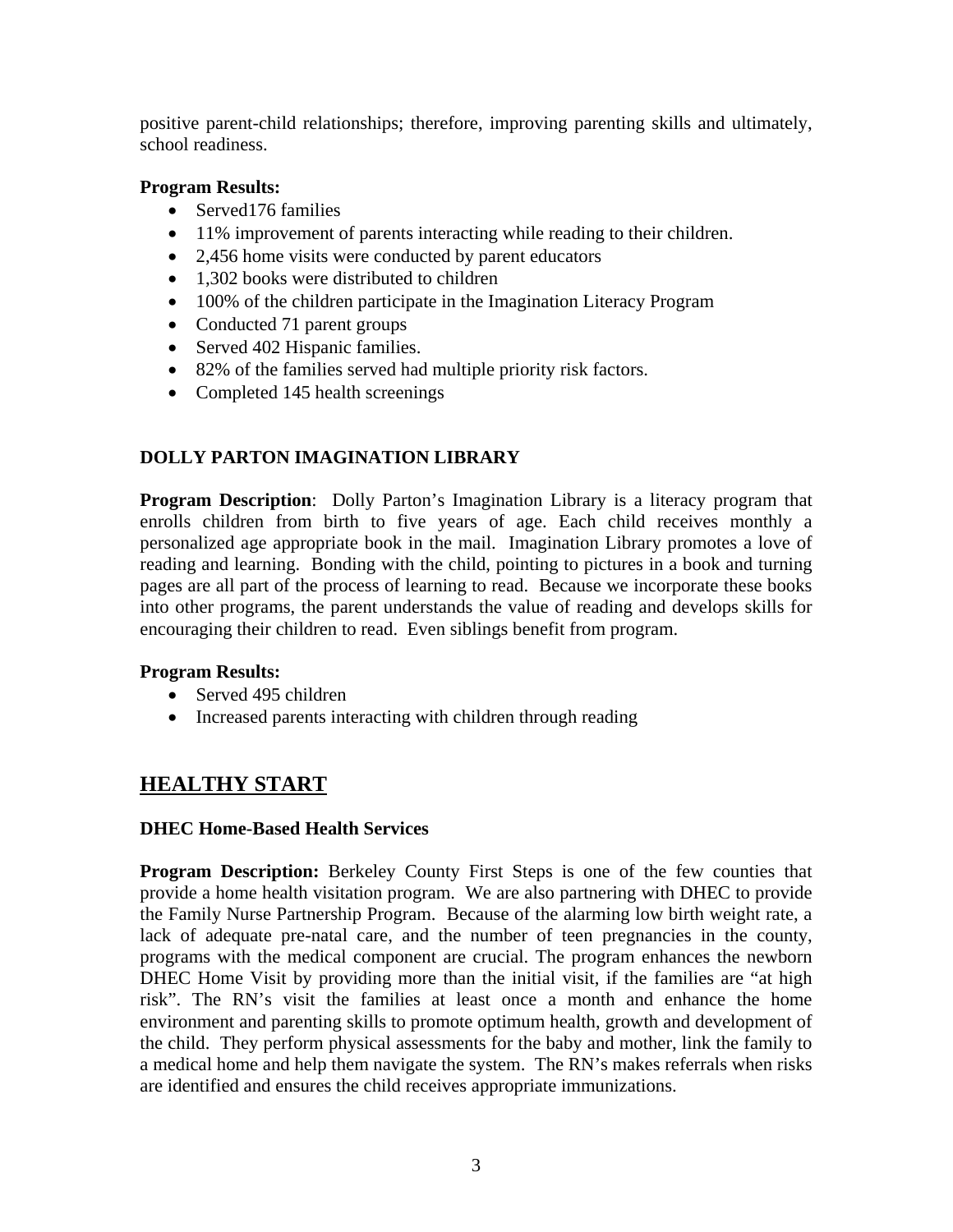#### **Program Results:**

- 68 adults served; 86 children served.
- 70% of parents completing the Keys to Caregiving increased their parental knowledge of child development.
- Average pre-score on Keys to Caregiving was 69%. The average post-score was 97%.
- 300 home visits were made.
- 100% of the children were enrolled in the Imagination Library Literacy Program.
- The Ages and Stages Questionnaire (ASQ) was used to decrease the potential for undetected developmental delays; 5 children had significant delays and were referred to BabyNet.
- 100% of the children were connected to a medical home and were up- to-date on age -appropriate immunizations.

### **QUALITY CHILD CARE.**

#### **Child Care Quality Enhancement**

**Program Description**: Berkeley County First Steps as always focus on improving child care in family, group and child care centers because of our mission to serve the neediest children. Parents often enroll their children with affordable child care providers but not necessarily to quality providers. The program consists of three components: an assessment of the child care environment (using the Early Childhood Environment Rating Scale (ECERS-R), the Infant and Toddler Environment Rating Scale (ITERS-R), or the Family Day Care Rating Scale (FDCRS-R)), technical assistance and funding for ageappropriate curriculum materials and supplies as indicated by the quality enhancement plan. To participate in the program, child care providers must work toward licensure, upgrade to ABC Enhanced status or become accredited. Technical assistance this year was focused on curriculum (Creative Curriculum) and quality workshops.

#### **Program Results:**

- 2 centers were served. Budget cuts were taken from this program.
- Average ITERS-R pre-score was 6.13; average ITERS-R post-score was 6.67.
- Average ECERS-R pre-score was 4.00; average ECERS-R score was 4.75.
- 40.5 hours of technical assistance provided.
- 432 books were given to child care centers.
- One facility increased the number of infant slots because of First Steps' funding for expansion.
- One center is working toward NAEYC accreditation.
- 82% of the goals set by the quality enhancement plan were met.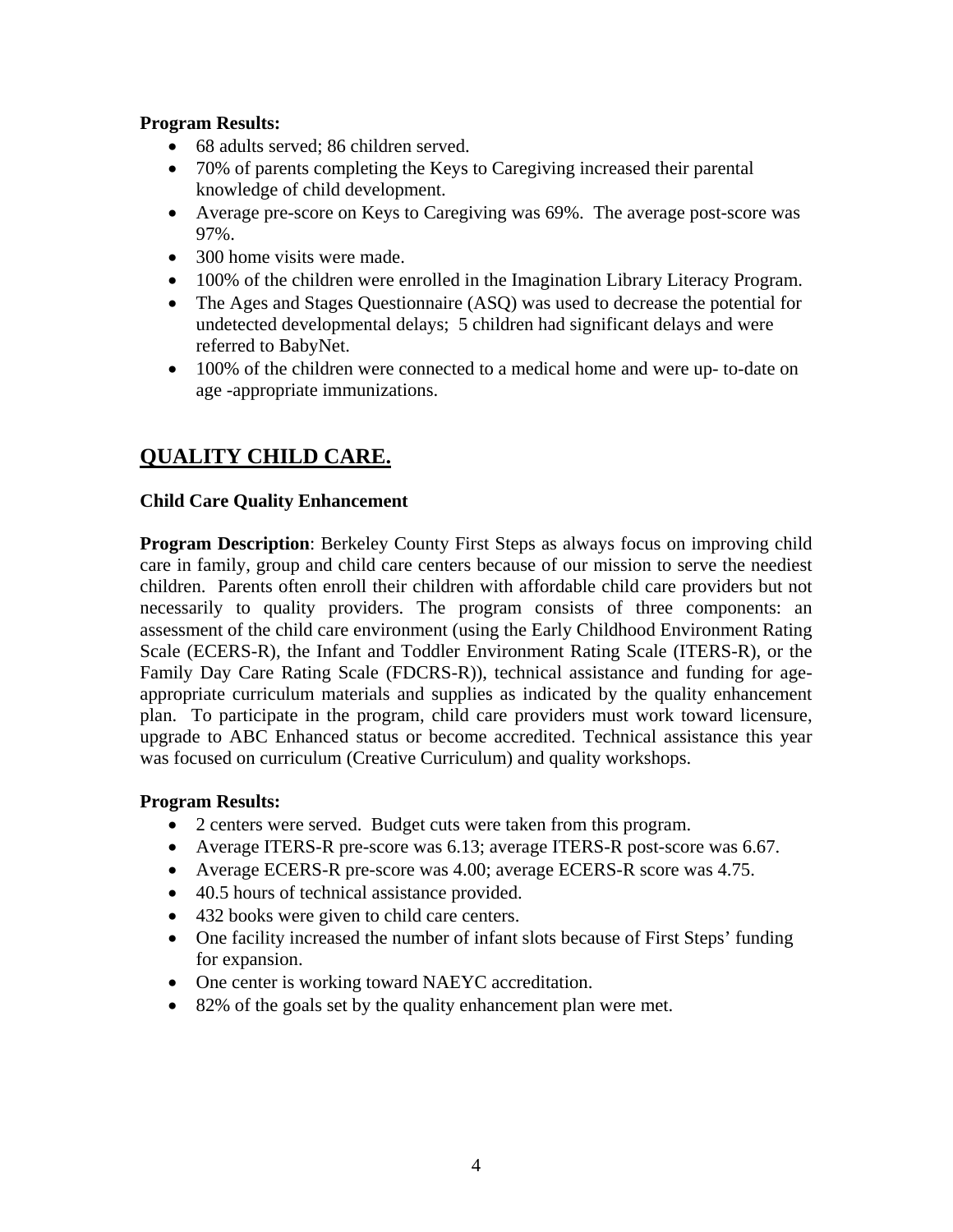#### **Child Care Quality Training**

**Program Description**: In conjunction with the Quality Enhancement program, this strategy increased the availability of quality, local workshops for child care providers to enhance the provider's knowledge of early childhood growth and development as well as create stimulating learning environments for children birth to five. Workshops may address but are not limited to the areas required by DSS and ABC such as topics such as safety, health, nutrition, child growth and development, special needs, child guidance and family/staff support and communication.

#### **Program Results:**

- 13 workshops were offered; equaling 40 hours of training.
- 207 child care workers attended the trainings.
- 74% of the child care workers who attended the workshops were providers who participating in our Quality Enhancement program.

## **EARLY EDUCATION**

#### **S.C. Child Development Education Pilot Program (CDEPP)**

**Program Description:** CDEPP offers tuition assistance for 4-year-old kindergarten classes to eligible students living in the 37 Trial and Plaintiff school districts involved in the school funding equity lawsuit, *Abbeville et al. vs. South Carolina*. First Steps oversees CDEPP 4K classes offered in non-public school environments. To qualify for tuition, a child's family must qualify for TANF or free/reduced-price lunch, be 4 years old by Sept. 1, and live in an eligible school district.

#### **Program Results:**

- 28 students served.
- 2 private child care providers offered CDEPP 4K classes.
- Because every public elementary school in Berkeley County has at least one CDEPP class available, most of the four-year-olds are served in the public school setting which makes if difficult for the CDEPP private providers to enroll children in their program.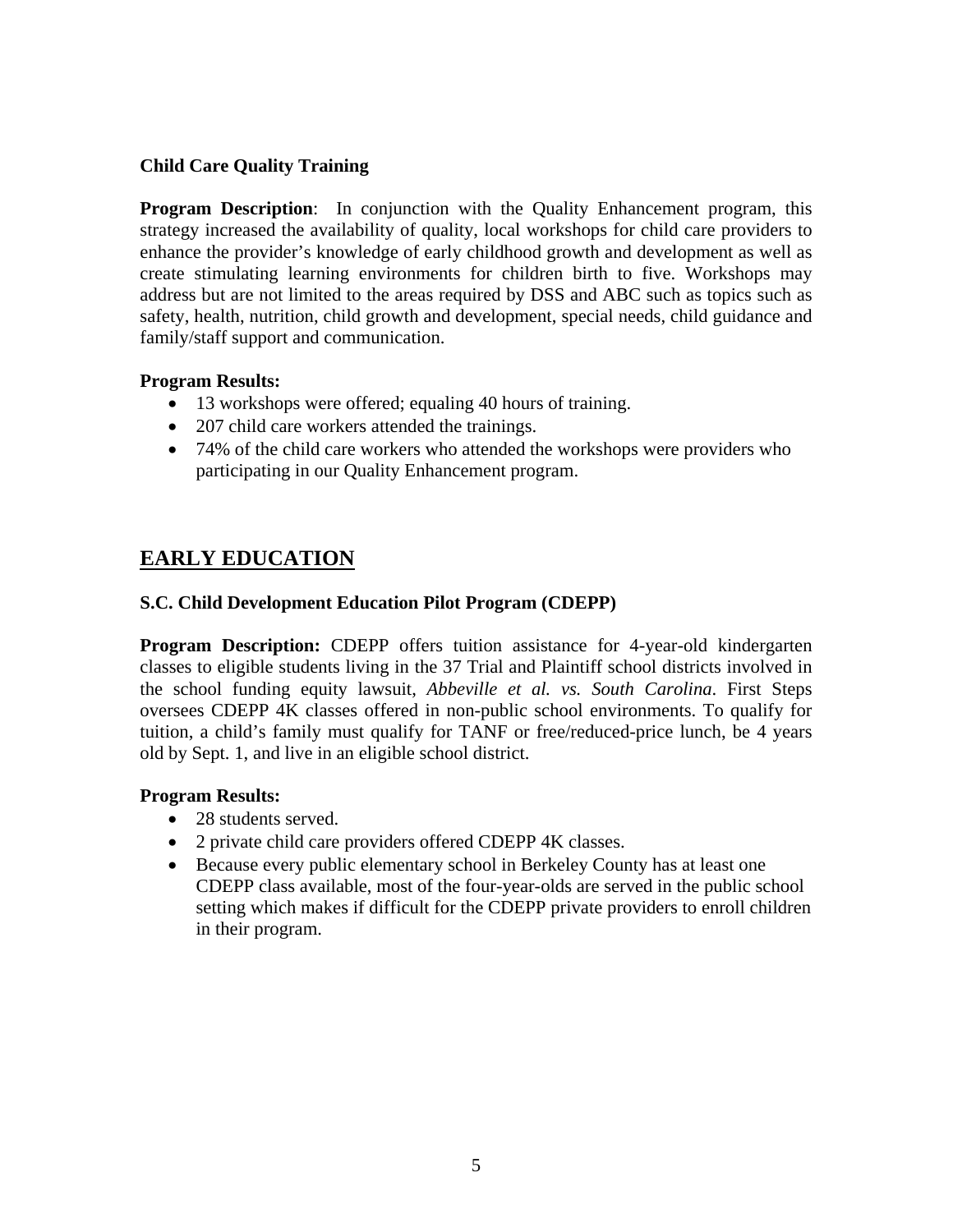# **FINANCIAL SUMMARY**

| <b>Expenditures By Funding Source</b> |                  |
|---------------------------------------|------------------|
| State Appropriation (Fund 10)         | \$425,659.65     |
| E.I.A. Appropriation (Fund 55)        | \$40,101.79      |
| Lottery Appropriation (Fund 35)       | \$0              |
| C.D.E.P.P. Appropriation (Fund 60)    | \$82,139.10      |
| C.O.E. Appropriation (Fund 65)        | \$0              |
| N.F.P. Appropriation (Fund 70)        | In Chas. Account |
| State Private (Fund 15)               | \$1,480.00       |
| Local Private (Fund 20)               | \$5,690.72       |
| Federal (Fund 30)                     | \$47,185.00      |
| In-Kind $(Fund 25)$                   | \$75,810.42      |
| <b>TOTAL:</b>                         | \$678,066.68     |

| <b>Expenditures By Program / Strategy Name</b> |              |
|------------------------------------------------|--------------|
| Parents As Teachers (2011)                     | \$355,978.53 |
| Imagination Library (2122)                     | \$12,980.72  |
| Child Care Quality Enhancement Grants (6012)   | \$37,722.61  |
| Child Care Training (6050)                     | \$7,103.08   |
| Scholarship Initiative (7031)                  | \$20,400.00  |
| DHEC Home-Based Services (9051)                | \$42,082.46  |
| Full-Day CDEPP 4K (3140)                       | \$82,139.10  |
| <b>Indirect Programmatic Functions</b>         | \$79,430.34  |
| <b>Administrative Functions</b>                | \$40,229.84  |
| <b>TOTAL:</b>                                  | \$678,066.68 |

### **NOTABLE DONORS**

| <b>DONOR'S NAME</b>           | <b>AMOUNT</b> |
|-------------------------------|---------------|
| <b>Blackbaud</b>              | \$1,000       |
| <b>Bi-Lo Charities</b>        | \$4,533       |
| <b>Community Foundation</b>   | \$4,800       |
| Kiwanis Club of Moncks Corner | \$1,000       |
| Daniel Island Pharmacy        | \$100         |
| <b>TOTAL: \$11,433</b>        |               |

*Local Match Percentage for FY 2009: 28% (At least 15% Legislative requirement)*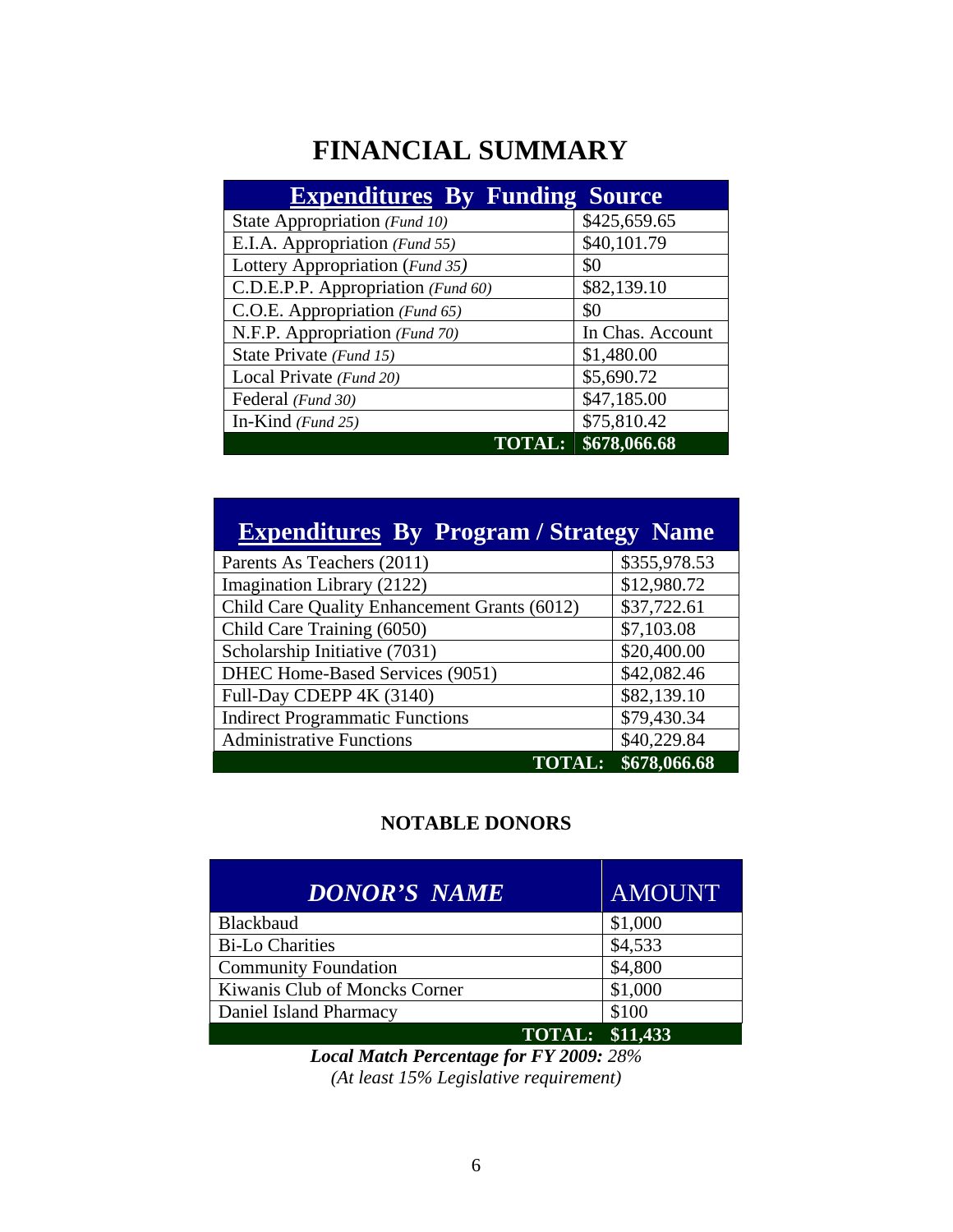# **COUNTY PARTNERSHIP BOARD OF TRUSTEES**

**Angela Thomas,** Board Chair **Betty Pressley**, Head Start appointee **Sandy Moore**, DHEC appointee **Luci Carter**, Principal; Early childhood education **Sharon Fashion**, County Library appointee; **Jean Gooch**, Infant Toddler Specialist/TTC Faculty Early Care and Education; Child care and early childhood development/education provider **Susan Gehlmann**, Executive Director of Curriculum and Instruction BCSD; Education training and support provider **Betty Smalls**, Director of Betty's Day Care, Early childhood development /education **Richard Meister**, County Legislative appointee **Cynthia Curry**, County Legislative appointee **Lillie Caldwell**, BCSD Adult Education; Family education, training, and support provider **Amy Sprague**, Family Literacy Specialist; Family education, training, and support provider **Eleanora Ellington**, Extended Learning Coordinator; School district representative **Samone Johnson**, DSS appointee;

# **COUNTY DATA SNAPSHOT**

In FY09, First Steps County Partnerships statewide made it a priority to become increasingly data-driven. County Partnerships successfully began using powerful new components of the First Steps data system, and County Partnerships also utilized data in new ways to drive their FY09 program plans. In addition to enhanced program data tracking, County Partnerships are also focusing on the best available data about children and families to best understand their communities' needs. At the end of FY08 and the beginning of FY09, County Partnerships began an extensive analysis of this data, including data about the risk factors known to impact children's potential school success, such as low birth weight, teen mothers, and families living in poverty. A county-level risk data report is included in the subsequent pages of this report.

*The SC General Assembly created in 1999 the South Carolina First Steps to School Readiness Initiative as a "comprehensive, results-oriented initiative for improving early childhood development by providing, through county partnerships, public and private funds and support for high quality early childhood development and education services*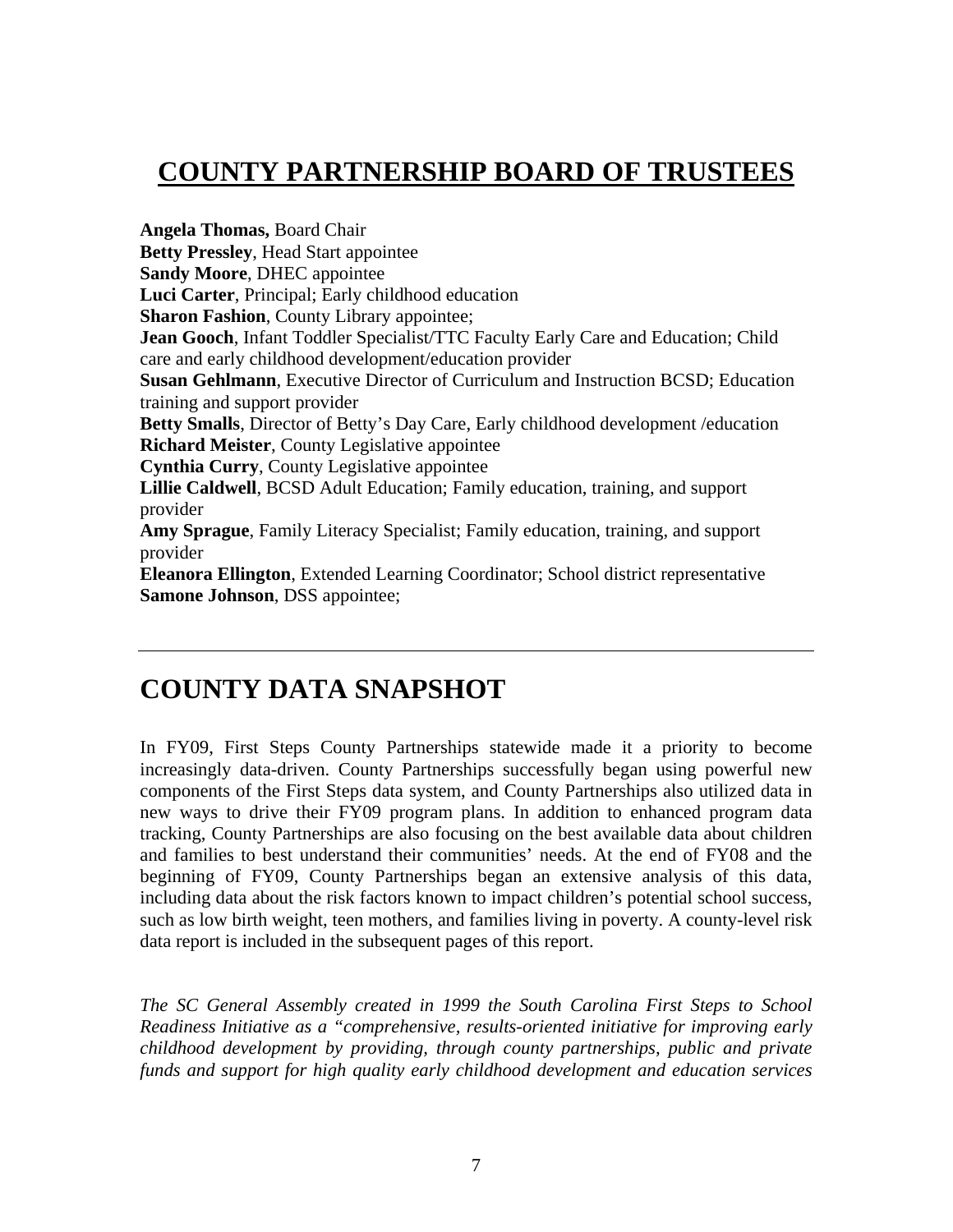for children by providing support for their families' efforts toward enabling their *children to reach school ready to learn"…*here's what happened next:

In the year 2001-2002, our funding from the state was \$1,613,841. In the year 2008- 2009, our funding from the state was \$547,877. First Steps has continued to strive to achieve our mission in Berkeley County, despite severe budget reductions. We have retained the quality of our programs, even if the numbers served are lower. The BCFS Partnership Board maintained all of the programs that the county needs assessment deemed necessary to meet the needs of its youngest children and their families. The program staff are highly qualified and dedicated to the mission of preparing our children for school and success in life. Berkeley First Steps has retained most of its staff since the beginning. They are the driving force behind our success.

| <b>First Steps Strategy Areas</b> | <b>Notable Moments</b>                                                                                                                                                                                                                                                                                                                                                                                                                                                                                                                                                                                                                                                                                                      |
|-----------------------------------|-----------------------------------------------------------------------------------------------------------------------------------------------------------------------------------------------------------------------------------------------------------------------------------------------------------------------------------------------------------------------------------------------------------------------------------------------------------------------------------------------------------------------------------------------------------------------------------------------------------------------------------------------------------------------------------------------------------------------------|
| <b>Family Strengthening</b>       | Parents as Teachers has always been the largest<br>program, serving 1170 families since 2002.<br>Keep in mind that there can be multiple<br>children in one family.<br>Highlights of 2007 show the impact this<br>program makes. 1,154 home visits were made.<br>187 families were served. 10 of these families<br>were teen moms. 11 families had children with<br>disabilities. 60 mothers had not completed<br>high school. 59 families spoke only Spanish in<br>their home. 39 were single parent homes. 18<br>of the children had low birth weight. 23<br>families were involved in mental health or<br>social services. 116 of these families were low<br>income families and had other criteria eligible<br>factors. |
| <b>Quality Child Care</b>         | Since 2002, 54 total child care providers were<br>served; we have provided assistance to 40% of<br>all providers in the county.<br>26 day care centers we served became licensed;<br>23 improved their ABC status; One became<br>NAEYC accredited (Acres of Discovery).<br>Over 300 hours of technical assistance has been<br>provided.<br>All 5 group homes in the county achieved<br>licensure utilizing First Steps funding.<br>We have provided over 60 hours of workshop<br>training to over 500 providers.<br>100% of the providers served have made<br>improvements on their ECERS-R scores;<br>indicating improvement in the quality of child<br>care.                                                              |
| <b>Early Education</b>            | From 2002-2007 we served 587 children in 4K                                                                                                                                                                                                                                                                                                                                                                                                                                                                                                                                                                                                                                                                                 |
| <b>School Transition Areas</b>    | programs in the BCSD.<br>In 2002 and 2003 BCFS served 531 four-year                                                                                                                                                                                                                                                                                                                                                                                                                                                                                                                                                                                                                                                         |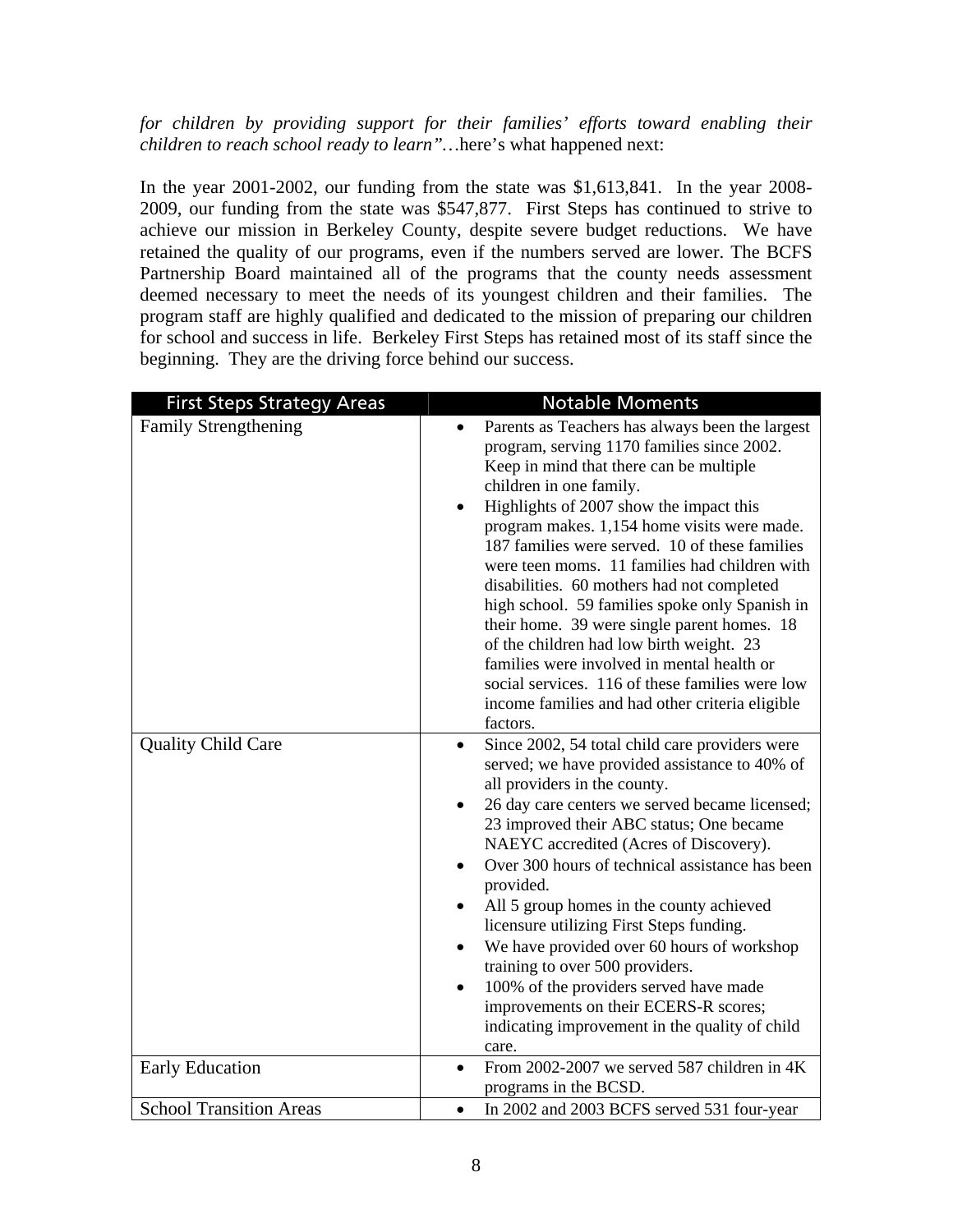|                             | olds in a summer enhancement program.<br>• The program was held in 9 elementary schools<br>and 3 Head Start locations.<br>• From 2005-2007 we served 80 rising<br>kindergarteners in the Countdown to<br>Kindergarten Program. |
|-----------------------------|--------------------------------------------------------------------------------------------------------------------------------------------------------------------------------------------------------------------------------|
| Home Health Services (DHEC) | Since 2001 we have served over 750 children.                                                                                                                                                                                   |

#### Other notable moments:

- *Throughout the years Berkeley County First Steps has collaborated with the Berkeley County School District; DHEC; DSS; Head Start; Trident United Way; the Berkeley County Public Library; Charleston and Dorchester First Steps; and 54 child care centers and homes.*
- *Donations received: Blue Cross Blue Shield (\$3,900); Bank of America (\$3,000); Alcoa (\$3,300); Coastal Community Foundation (\$4,800); First Union (\$1,950); Bi-Lo Charities (\$4,533); Blackbaud (\$1,000); Trident United Way (\$1600); Kiwanis Club of Moncks Corner (\$1,000); Berkeley Electric Cooperative (\$800); Berkeley Oral Maxillofacial Surgery (\$200); Moncks Corner Dry Cleaners (\$100); Daniel Island Pharmacy (\$100); Gethers Funeral Home (\$50); Pine Ridge Fire Department (\$50); G-1 Mechanical (\$50); La Caretta (\$30); Carson's Catering (\$30).*
- *First Book has contributed over \$9,000 worth of books to the children of Berkeley County.*
- *Blue Cross Blue Shield Foundation awarded Berkeley, Charleston and Dorchester First Steps \$1,455,238 to implement the Nurse Family Partnership Program.*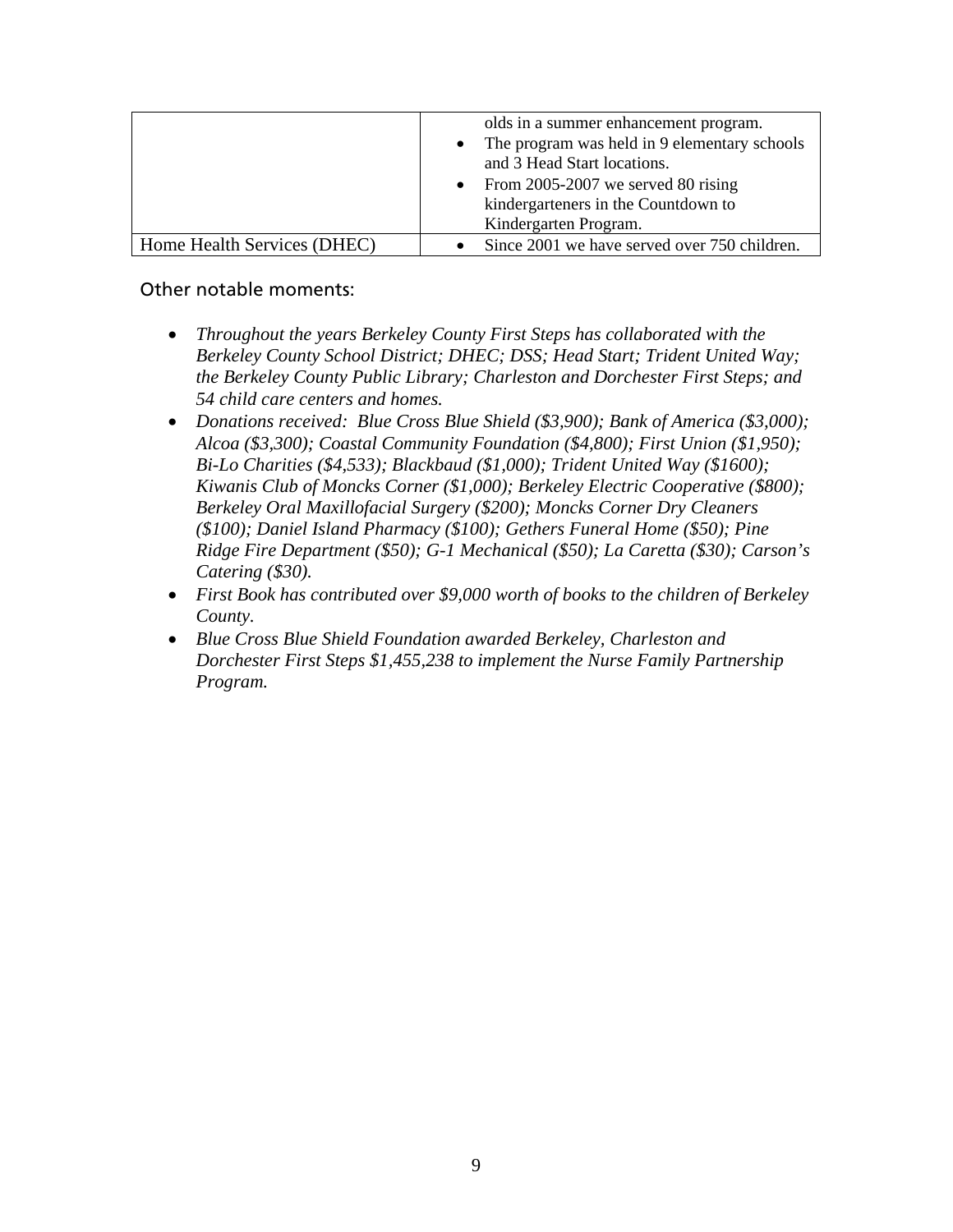

# **2008 School Readiness Risk Profile Berkeley County Total Children Under Six: 13,093**

### **CHILD POVERTY (Children in Families Receiving TANF Benefits)**<br>Statewide Average (2007): 8.4% Berkeley County (2007): 5.6% **Statewide Average (2007): 8.4%**

**Fast Fact: Roughly 1 in 18 Berkeley County children has an annual family income equivalent to \$10,325 (or less) for a family of four. A recent statewide analysis suggests that 45% of these children will be retained or score at the "below basic" level (PACT) by third grade.** 

- **Children in deep poverty often face a wide variety of school readiness obstacles, ranging from inadequate prenatal care and nutrition to low maternal education.**
- **731 of Berkeley County's 13,093 children under age 6 received federal Temporary Assistance for Needy Families (TANF) benefits during 2007, indicating a family income at or below 50% of the federal poverty definition.**



# **CHILDREN AT LOW BIRTH WEIGHT (Less Than 5.5 lbs.)**<br>Statewide Average (2005): 10.2% Berkeley County (2005): 9.7%

**Statewide Average (2005): 10.2%** 

**Fast Fact: Roughly 1 in 10 Berkeley County children is born at a weight less than 5.5 lbs. A recent statewide analysis suggests that at least one-third of these children (36%-52% depending on weight category) will be retained or score at the "below basic" level (PACT) by third grade.** 

- **Babies born at low weights are often prone to developmental delays associated with early academic failure.**
- **Many have received inadequate prenatal care and suffer from significant health complications.**
- **212 of the 2,196 children born in Berkeley County during 2005 weighed less than 5.5 lbs.**